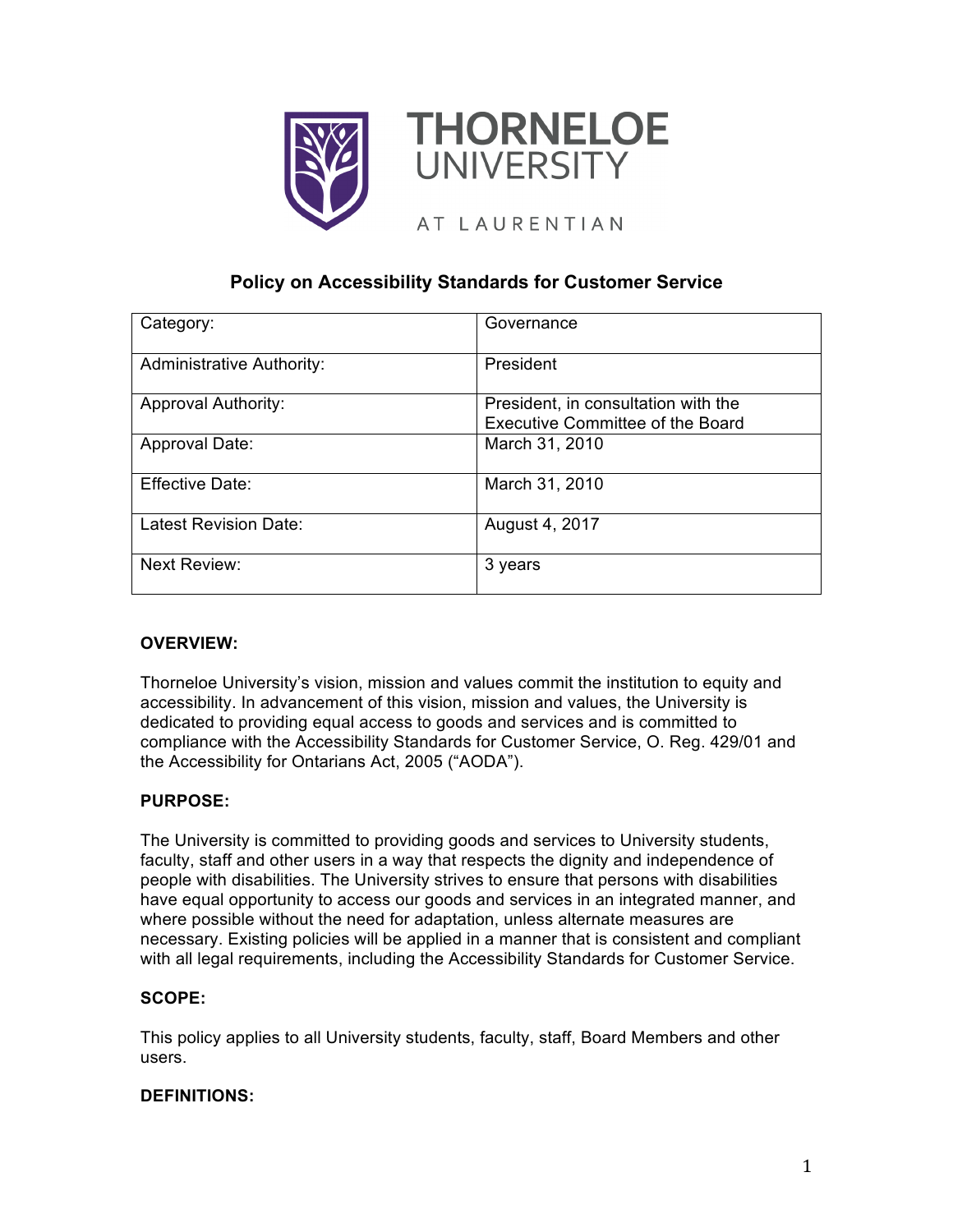Any definitions listed below apply to this policy only. In this policy: "Disability". The AODA uses the Ontario Human Rights Code definition of disability which is defined as:

- 1. any degree of physical disability, infirmity, malformation or disfigurement that is caused by bodily injury, birth defect or illness and, without limiting generality of the foregoing, includes diabetes mellitus, epilepsy, a brain injury, any degree of paralysis, amputation, lack of physical co-ordination, blindness or visual impairment, deafness or hearing impairment, muteness or speech impairment, or physical reliance on a guide dog, or other animal or a wheelchair or other remedial appliance or device;
- 2. a condition of mental impairment or developmental disability;
- 3. a learning disability, or a dysfunction in one or more of the processes involved in understanding or using symbols or spoken language;
- 4. a mental disorder; or
- 5. an injury or disability for which benefits were claimed or received under the insurance plan established under the Workplace Safety and Insurance Act, 1997.

"Guide dog" means a guide dog as defined in the AODA.

"Service animal" means a service animal as defined in the AODA.

"Support person" means a support person as defined in the AODA.

# **POLICY STATEMENT:**

# **1. Vision, Mission, and Values (from the 2017-2022 Strategic Plan)**

**WHO WE ARE:** Thorneloe University is a partner of the Laurentian University federation. Located in Sudbury, Ontario, Canada, Thorneloe offers programs in Ancient and Classical Studies, Religious Studies, Theatre Arts, Motion Picture Arts, and Women's, Gender, and Sexuality Studies, with degrees granted through Laurentian. Affiliated with the Anglican Church of Canada, Thorneloe University is home to a School of Theology, granting degrees, diplomas, and certificates in theology. The Thorneloe campus includes a classroom building, 150-seat theatre, a residence of 58 single rooms, and a multi-use chapel/classroom.

#### **VISION:** Inspiring transformation through education

**MISSION:** We foster learning for life by nurturing critical thinkers and good citizens through the pursuit of the arts and humanities.

# **VALUES:**

- Academic freedom
- Creativity
- Collaboration
- Diversity and inclusion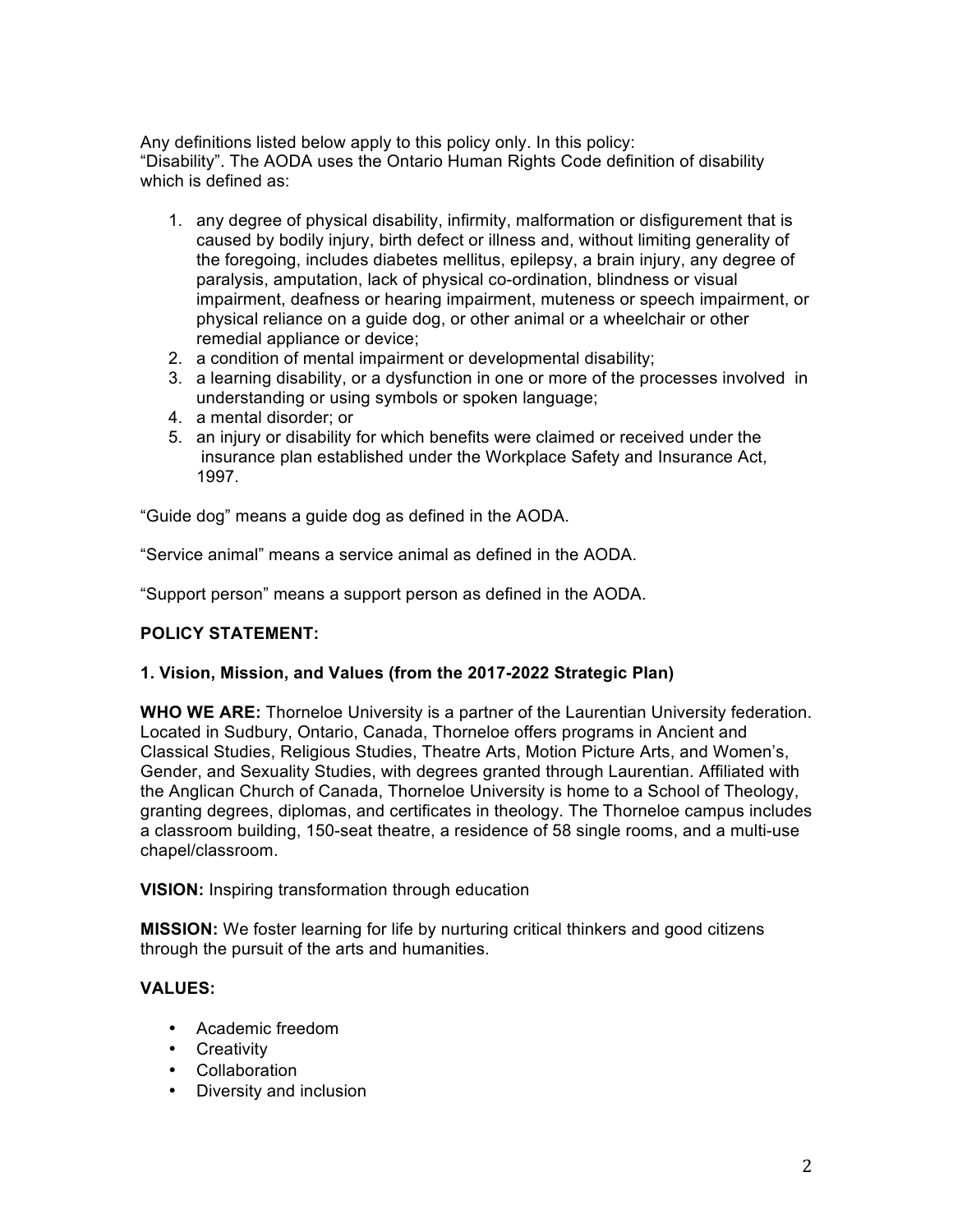- Personal wellness
- The common good

# **2. Our commitment**

In fulfilling our mission and living out our values, Thorneloe University strives at all times to provide its goods and services in a way that respects the dignity and independence of people with disabilities. We are also committed to giving people with disabilities the same opportunity to access our goods and services and allowing them to benefit from the same services, in the same place and in a similar way as other customers.

# **3. Providing goods and services to people with disabilities**

Thorneloe University is committed to excellence in serving all customers including people with disabilities and we will carry out our functions and responsibilities in the following areas:

# **3.1 Communication**

We will communicate with people with disabilities in ways that take into account their disability.

We will train staff and faculty who communicate with customers on how to interact and communicate with people with various types of disabilities.

# **3.2 Telephone services**

We are committed to providing fully accessible telephone service to our customers. We will train staff and faculty to communicate with customers over the telephone in clear and plain language and to speak clearly and slowly.

We will offer to communicate with customers by email, fax, mail, video conferencing, social networking (e.g. Facebook, Twitter) if telephone communication is not suitable to their communication needs or is not available.

# **3.3 Assistive devices**

We are committed to serving people with disabilities who use assistive devices to obtain, use or benefit from our goods and services. We will ensure that our staff and faculty are trained and familiar with various assistive devices that may be used by customers with disabilities while accessing our goods or services.

We will also ensure that staff and faculty know how to use the following assistive devices available on our premises for customers, including powered doors, the key-operated elevator, and key-cards.

# **3.4 Billing**

We are committed to providing accessible invoices to all of our customers. For this reason, invoices will be provided in the following formats upon request: in large print and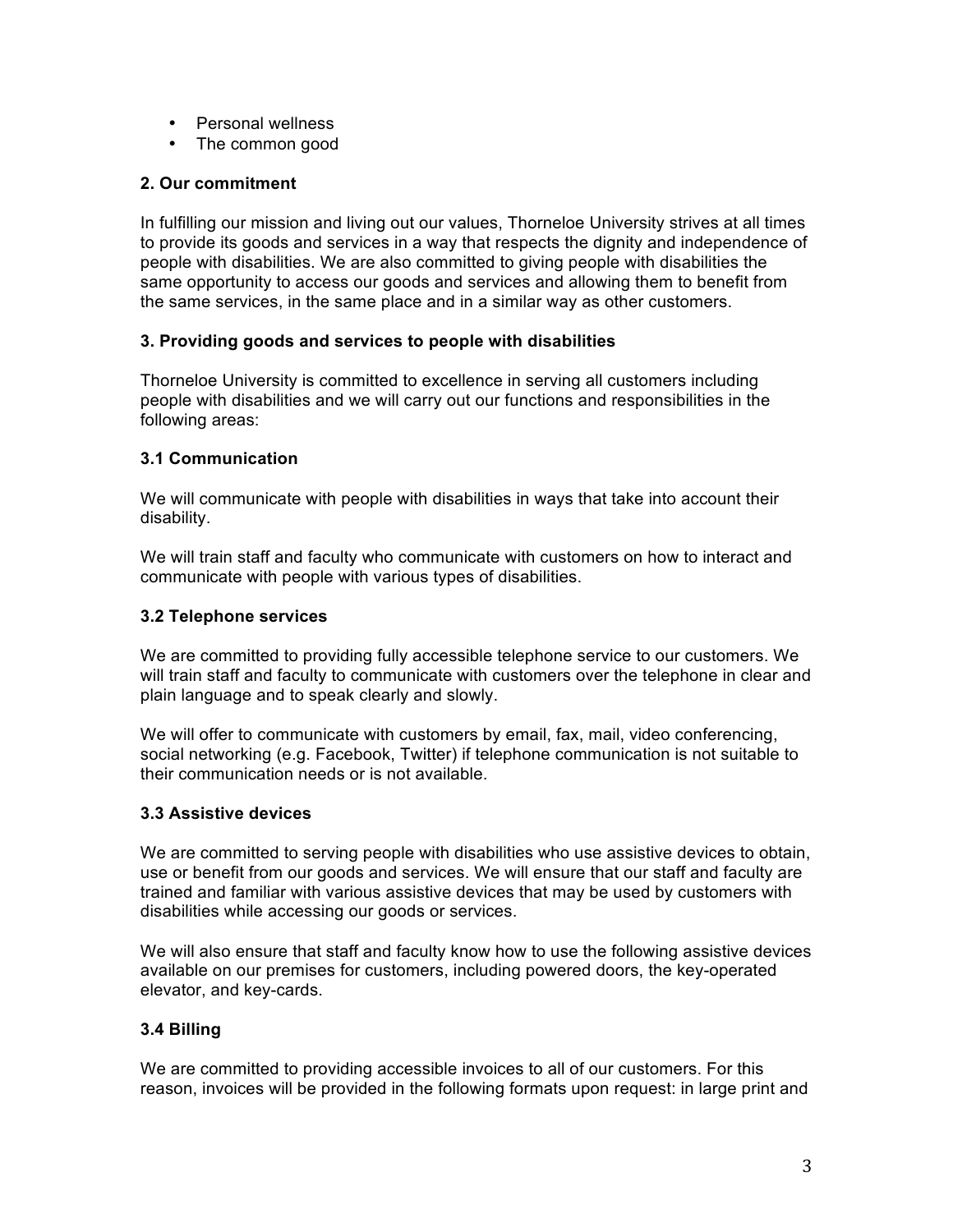by printed or electronic copy. Payment of outstanding accounts may be made through online banking, debit card, by cheque or by VISA.

We will answer any questions customers may have about the content of the invoice in person, by telephone or email.

# **4. Use of service animals and support persons**

We are committed to welcoming people with disabilities who are accompanied by a service animal on the parts of our premises that are open to the public and other third parties. We will also ensure that all staff, faculty, volunteers and others dealing with the public are properly trained in how to interact with people with disabilities who are accompanied by a service animal.

We are committed to welcoming people with disabilities who are accompanied by a support person. Any person with a disability who is accompanied by a support person will be allowed to enter Thorneloe University's premises with his or her support person. At no time will a person with a disability who is accompanied by a support person be prevented from having access to his or her support person while on our premises.

Fees will not be charged for support persons for admission to Thorneloe University's premises unless those persons are procuring services for which a fee is normally charged (e.g., taking classes for university credit, attending a theatre production, etc.). Customers will be informed of this by a notice that will be posted in Thorneloe University's premises and on its website.

# **5. Notice of temporary disruption**

Thorneloe University will provide customers with notice in the event of a planned or unexpected disruption in the facilities or services usually used by people with disabilities. This notice will include information about the reason for the disruption, its anticipated duration, and a description of alternative facilities or services, if available.

The notice will be placed at all public entrances and service counters on our premises.

# **6. Training for staff, faculty and volunteers**

Thorneloe University will ensure that all employees, volunteers and others who deal with the public or other third parties on their behalf, and all those who are involved in the development and approvals of customer service policies, practices and procedures complete the Accessible Customer Service training (d2l.laurentian.ca, "AODA\_2015"). Individuals in the following positions will be trained:

- All faculty, both part-time and full-time
- All staff, both part-time and full-time
- All Board Members

This training will be provided within three months after staff, faculty, and Board Members commence their duties.

Training will include the following: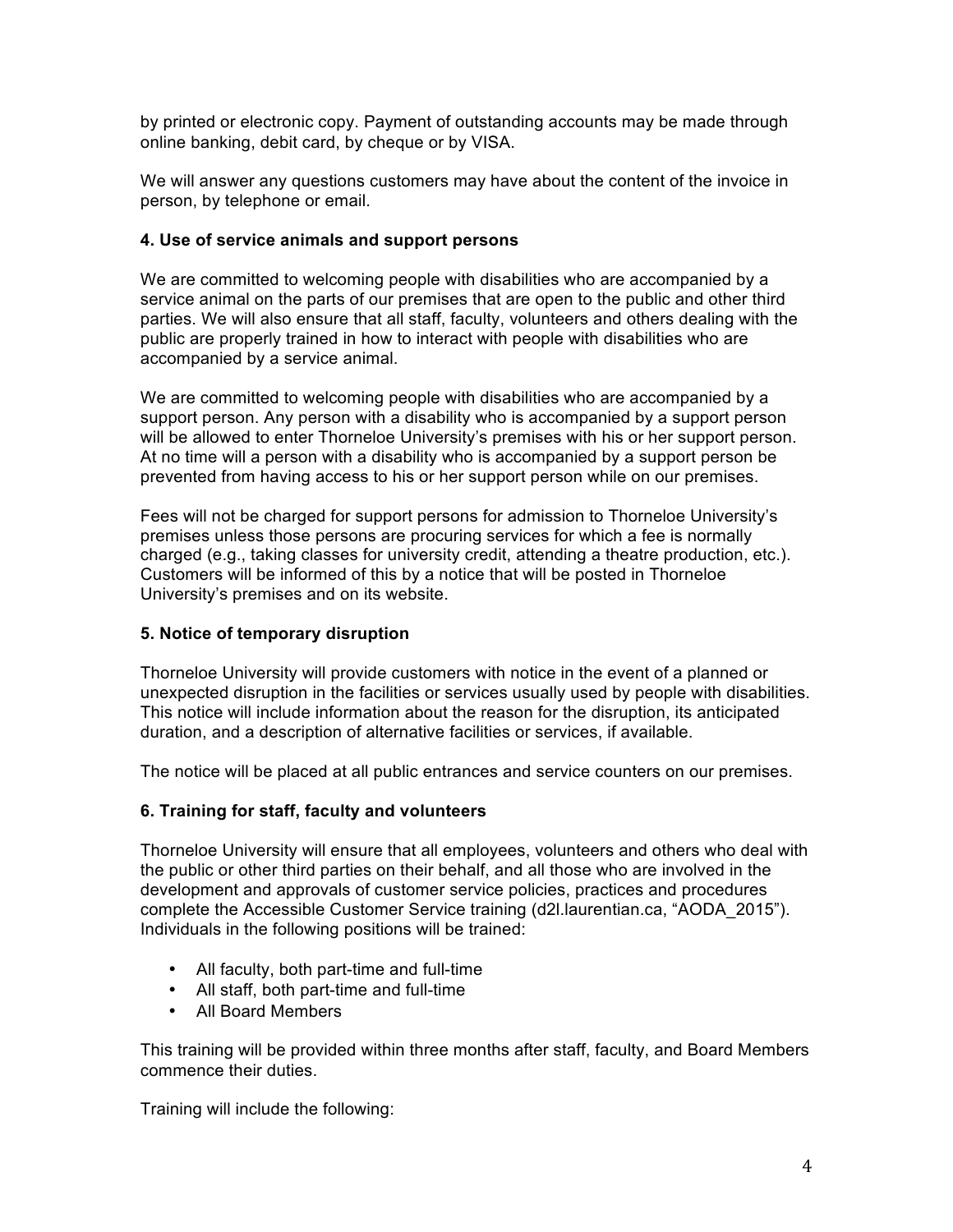- The purposes of the Accessibility for Ontarians with Disabilities Act, 2005 and the requirements of the customer service standard
- How to interact and communicate with people with various types of disabilities
- How to interact with people with disabilities who use an assistive device or require the assistance of a service animal or a support person
- How to use the email, fax, mail, social networking (e.g. facebook, Twitter, Skype), powered doors, elevator, and key-cards.
- What to do if a person with a disability is having difficulty in accessing Thorneloe University's goods and services
- Thorneloe University's policies, practices and procedures relating to the customer service standard.

Applicable staff and faculty will be trained on policies, practices and procedures that affect the way goods and services are provided to people with disabilities. Staff and faculty will also be trained on an ongoing basis when changes are made to these policies, practices and procedures.

# **7. Feedback process**

The ultimate goal of Thorneloe University is to meet and surpass customer expectations while serving customers with disabilities. Comments on our services regarding how well those expectations are being met are welcome and appreciated. Feedback regarding the way Thorneloe University provides goods and services to people with disabilities can be made by mail, email, telephone, fax or verbally. All feedback will be directed to AODAFeedback@thorneloe.ca. Customers can normally expect to hear back within a week.

# **8. Modifications to this or other policies**

We are committed to developing customer service policies that respect and promote the dignity and independence of people with disabilities. Therefore, no changes will be made to this policy before considering the impact on people with disabilities.

Any policy of Thorneloe University that does not respect and promote the dignity and independence of people with disabilities will be modified or removed.

# **9. Questions about this policy**

This policy exists to achieve service excellence to customers with disabilities. If anyone has a question about the policy, or if the purpose of a policy is not understood, an explanation should be provided by, or referred to, the President of Thorneloe University (email: president@thorneloe.ca).

> Thorneloe University 935 Ramsey Lake Rd. Sudbury, ON P3E 2C6 (705) 673-1730